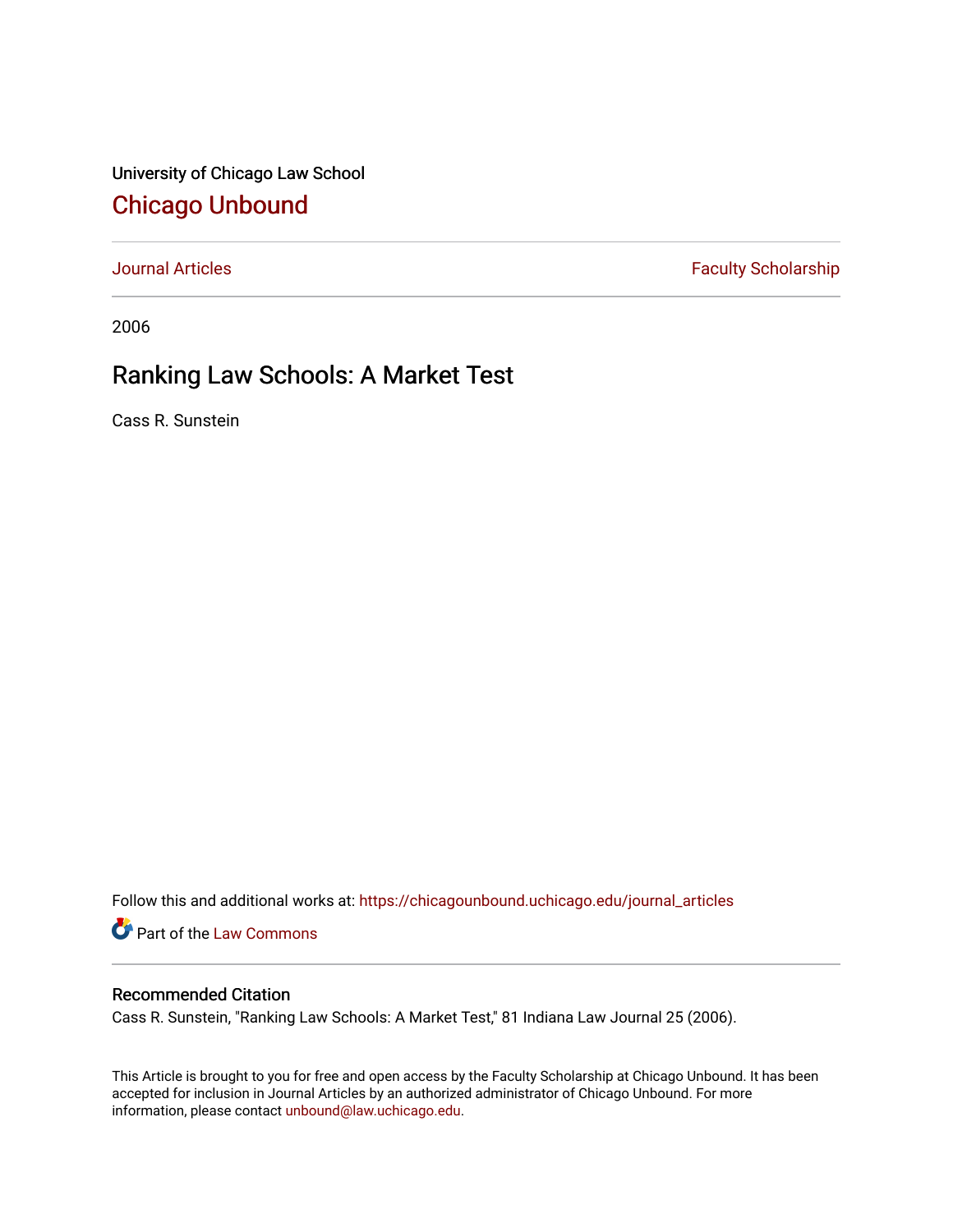# **Ranking Law Schools: A Market Test?**

## CASS R. SUNSTEIN<sup>\*</sup>

*Instead of ranking law schools through statistical aggregations ofexpertjudgments or by combining a list of heterogeneous factors, it would be possible to rely on a market test simply by examining student choices. This tournament-type approach would have the large advantage of relying on the widely dispersed information that students actually have; it would also reduce reliance on factors that can be manipulated (and whose manipulation does no good other than to increase rankings). On the other hand, a market test has several problems as a measure of law school quality, partly because cognitive biases andsocial influences may lead some or many students to make bad choices and thus to participate in the production of inaccurate rankings.*

I. EXPERTS (AND JOBS, MONEY, AND LIBRARIES)

Law school rankings are notoriously contentious. Many such rankings are obtained through an analysis of the judgments of a group of experts, who are asked to assess law school quality, in general and along particular dimensions. For example, 40% of the *US. News & World Report ("US. News")* rankings are generated in this way. Academic reputation, measured by responses of law school deans and faculty, counts for 25% of the total score; reputation among lawyers and judges counts for **15%** of the total score. In Brian Leiter's rankings, faculty quality is measured solely through aggregating surveys in a way that makes expert judgments crucial.'

This method is controversial, but there is a great deal of logic to relying on statistical aggregations of expert opinions. When experts are available, it makes sense to obtain a statistical answer from them, rather than to select one or a few. If experts are likely to have relevant information, a statistical group of experts should have a significant advantage over individual experts, just as a statistical group of ordinary people has a significant advantage over ordinary individuals.<sup>2</sup> If the goal is to rank baseball players or football teams, a large set of informed people might well be asked, instead of relying on a small set.

This claim is hard to test in the contest of rankings, simply because we lack objective evidence that would permit us to test the question of whether the experts got it right or wrong. But where the claim can be tested-that is, in the domain of predictive tests-a great deal of evidence supports the use of statistical aggregations of expert judgments.<sup>3</sup> In a series of thirty comparisons, statistical groups of experts had significantly fewer errors than individual experts on forecasting tasks involving such diverse issues as company earnings, cattle and chicken prices, real and nominal GNP,

<sup>\*</sup> Karl N. Llewellyn Distinguished Service Professor, Law School and Department of Political Science, University of Chicago.

<sup>1.</sup> Leiter's Law School Rankings, Faculty Quality Based on Scholarly Impact, 2005 http://www.leiterrankings.com/faculty/2005faculty\_impact\_cites.shtml.

*<sup>2.</sup> See* JAMES SUROWIECKI, THE WISDOM OF CRowDs, at xiii (2004).

<sup>3.</sup> J. Scott Armstrong, *Combining Forecasts, in* PRINCIPLES OF FORECASTING: A HANDBOOK FOR RESEARCHERS AND PRACTITIONERS 417, 417-18 (J. Scott Armstrong ed., 2001).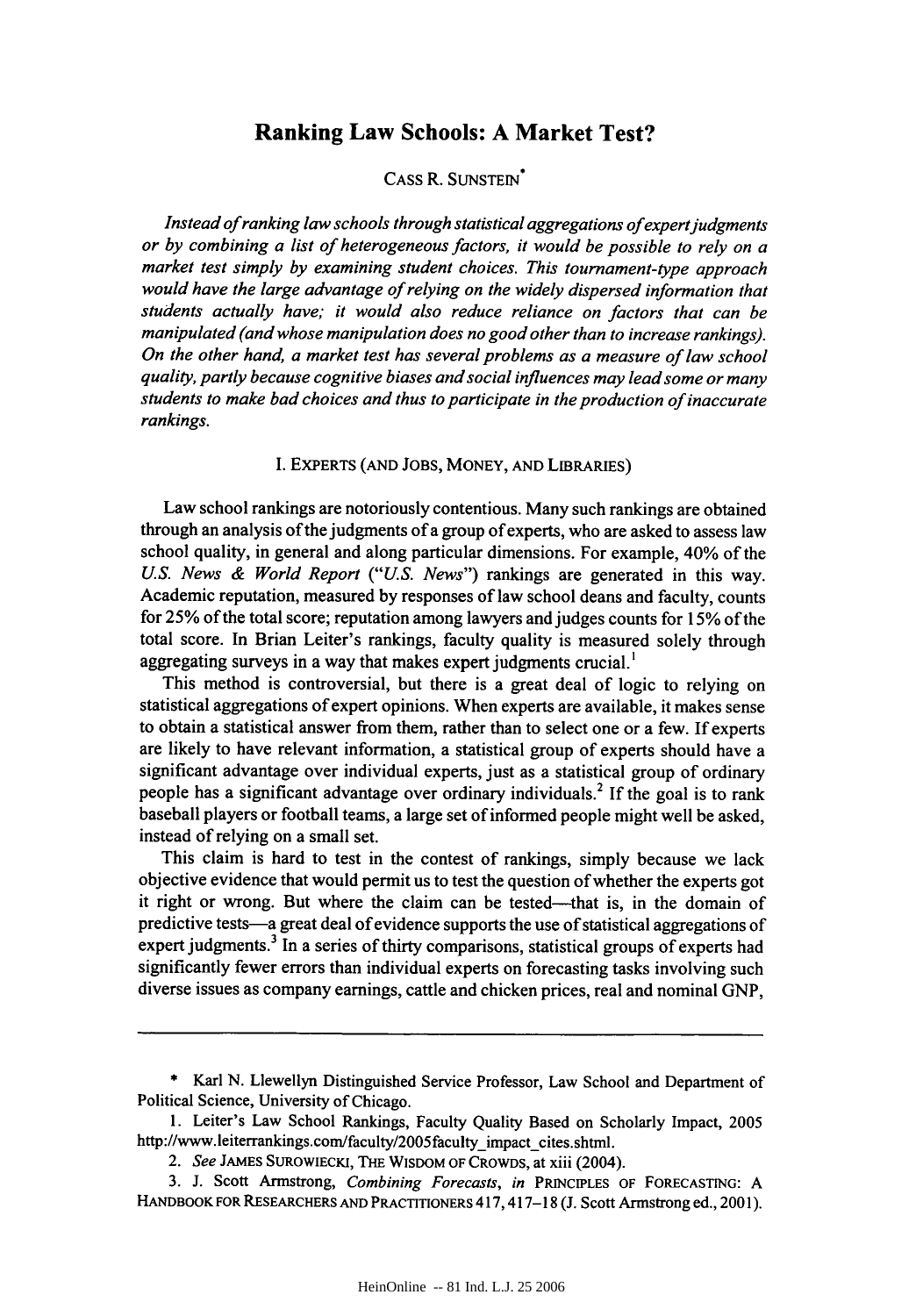survival of patients, and housing starts.<sup>4</sup> Statistical groups of experts significantly outperformed individual experts in predicting the annual earnings of firms, the changes in the American economy, and the annual peak rainfall runoff in eight different  $\frac{100 \text{ m}}{250 \text{ m}}$ 

Or consider political polling, where it has become standard practice to combine a set of poll results and to rely on the mean or median, rather than to select one or two.<sup>6</sup> The most sophisticated treatment here involves "Polly," a program designed to predict the 2004 election.<sup>7</sup> Polly made her predictions after combining a large set of sources: polls, computer models, expert panels, and information markets. In eight months, she continued to predict that President Bush would receive at least 50% of the vote; her final forecast was that President Bush would receive 51.5% of the vote, a number that was stunningly close to precisely right.<sup>8</sup>

If groups of experts do well for predictive judgments, they are likely to do well for judgments involving rankings as well. But no one doubts that errors and perhaps biases might well play a role in any set of assessments, including those by groups. If individual experts are likely to make mistakes, then statistical aggregations of expert judgments will be mistaken too. $9$  Suppose, for example, that a law school has been exceedingly good for many decades, but that its quality has sharply diminished in the last years. Some experts might fail to update their judgments; hearing the name of the school, they might rank it exceedingly high. Perhaps it would be said that such experts are not so expert. And if we define expertise to require people to have a great deal of information on the issue at hand, experts are unlikely to blunder by definition. But law school deans, law school faculty, and (even more) practicing lawyers might not know all that they need to know to rank schools correctly.

Note in this connection that the *U.S. News* also attends to other factors that do not depend at all on expert judgments. These include median Law School Admission Test (LSAT) score (12.5% of overall score), employment rate nine months after graduation (12%), median grade point average (GPA) (10%), average per capita expenditures (11%, divided into 9.5% for instruction, library, and support services, and 1.5% for all else, such as utilities and financial aid), employment rate after graduation (6%), student-teacher ratio (3%), acceptance rate for students (2.5%), bar pass rate (2%), and number of volumes in the library  $(0.75\%)$ .<sup>10</sup> But this is a diverse list of factors, to say

8. Political Forecasting Special Interest Group, Polly's Page, http://morris. wharton.upenn.edu/forecast/Political/pollys\_page.html (last visited Aug. 26, 2005). "POLLY WAS RIGHT! Who would win in November - George W. Bush or John F. Kerry... ? [O]n the morning of November 2, Polly posted her final forecast: President Bush would take 51.5 percent of the two-party vote." *Id.* According to the following Friday's *New York Times,* with 99.8% of precincts reporting, this is exactly what President Bush received. Polly was right all along.

9. Cass R. Sunstein, *Group Judgments: Statistical Means, Deliberation, and Information Markets,* 80 N.Y.U. L. REv. 962, 983-84 (2005).

10. U.S. NEWS & WORLD REPORT, AMERICA'S BEST GRADUATE ScHooLs 50 (2005); *see also*

<sup>4.</sup> *Id.* at 428.

<sup>5.</sup> *Id.* at 430-31.

<sup>6.</sup> See, e.g., Sam Wang, Electoral College Meta-Analysis, http://synapse.princeton.edu/ -sam/pollcalc.html (last visited Aug. 26, 2005).

<sup>7.</sup> Political Forecasting Special Interest Group Homepage, http://morris.wharton. upenn.edu/forecast/Political/ (last visited Aug. 26, 2005).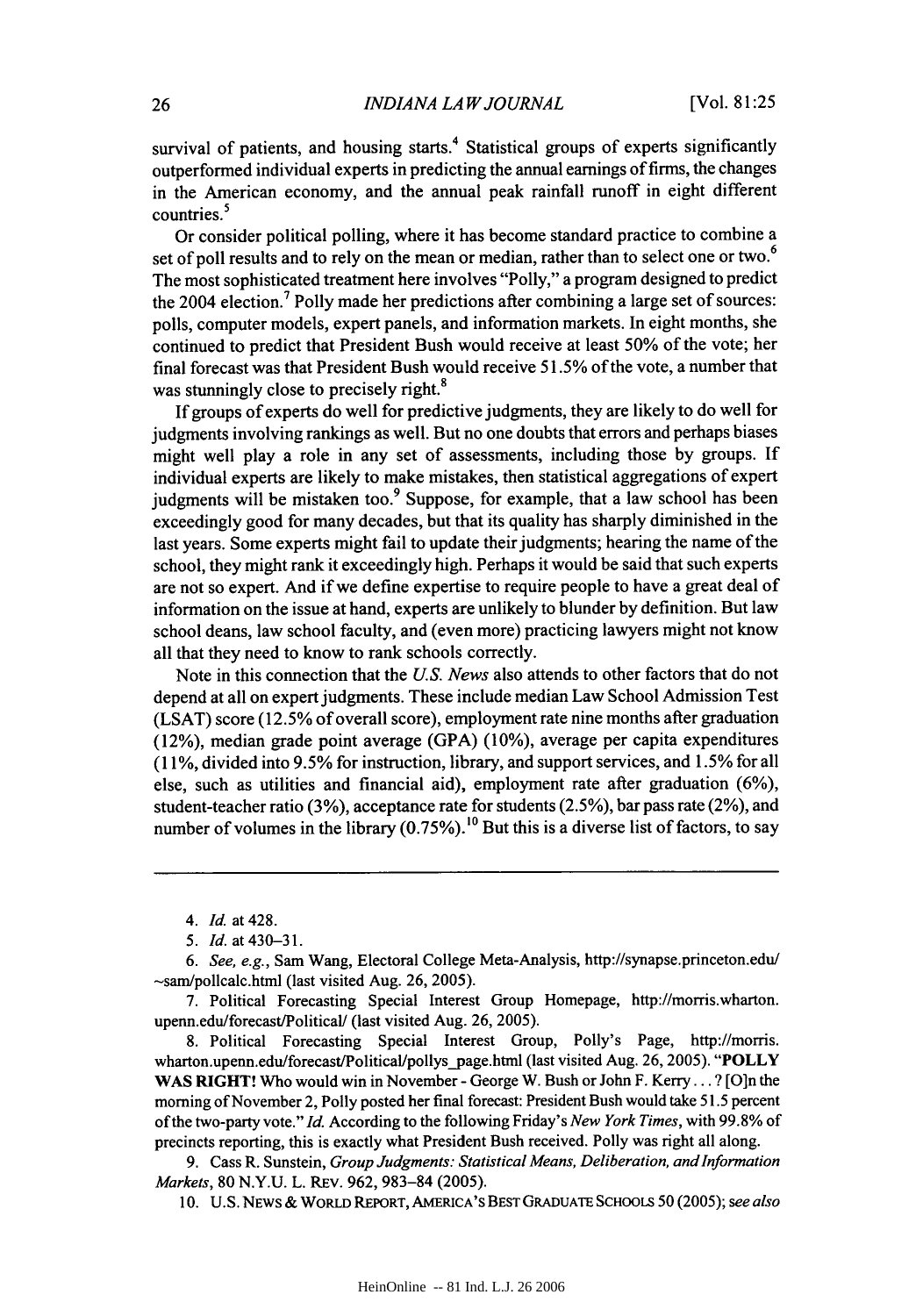*A MARKET TEST*

the least, and there is no assurance that the aggregation produces sense rather than nonsense. How can we be assured that a combination of expert judgments with factors of this kind leads to a sensible ranking of institutions?

#### II. MARKETS

Consider another method. Perhaps law schools should be ranked through a market test, one that relies on the choices of the people directly involved: students who apply to law schools. Such students have every incentive to make good decisions about where to enroll. They have every incentive, moreover, to identify and to care about what factors are relevant. The number of volumes in the library and the employment rate after graduation are likely to receive the attention they deserve, at least if numerous student choices are aggregated. For most students, choosing a particular law school counts among the most important decisions of their lives. They are most unlikely to decide cavalierly or foolishly. On the contrary, they are likely to acquire a great deal of information about the various options. And if students pick Yale over Harvard, Stanford over Berkeley, New York University over the University of Southern California, or the University of Illinois over the University of Utah, then we have a strong presumptive reason to believe that their choices are correct.

Here, then, is a simple proposal: to rank law schools, information should be obtained by student choices, head-to-head, among relevant schools. The outcome of the resulting "tournaments" would produce an overall ranking.

#### *A. Data and the Basic Case*

Does this idea seem exotic or quixotic? In fact, Christopher Avery and his colleagues have carried out exactly this task for colleges and universities.<sup>11</sup> Avery and his coauthors are particularly concerned that many currently available measures of quality, such as admission rate and matriculation rate, can be manipulated by schools that want to act strategically to improve their rankings. A particular problem here is that many schools would prefer not to have to manipulate these factors, but the current system of ranking strongly pressures them to do so. If schools do not engage in manipulation, but their competitors do, then they will lose students—and eventually much else as well. Avery and his coauthors contend that a "revealed-preference ranking," based on actual student choices, would provide important information without also distorting admissions processes.<sup>12</sup> Their own ranking of undergraduate programs is both plausible and interesting, with a top 15 of Harvard, Yale. Stanford, California Institute of Technology, Massachusetts Institute of Technology, Princeton, Brown, Columbia, Amherst, Dartmouth, Wellesley, the University of Pennsylvania, Notre Dame, and Swarthmore.

For a law school, a ranking of this sort would have many advantages. Most modestly, it could be taken simply as a measure of what it reflects: student preferences.

12. *Id.* at 2.

Michael Sauder & Wendy Nelson Espeland, *Strength in Numbers? The Advantages Of Multiple Rankings,* 81 IND. L.J. 209 (discussing the *U.S. News* rankings methodology).

<sup>11.</sup> Christopher Avery, Mark Glickman, Caroline Hoxby & Andrew Metrick, *A Revealed Preference Ranking of U.S. Colleges and Universities* (Nat'l Bureau of Econ. Research, Working Paper No. 10803, Sept. 2004), *available at* www.nber.org/papers/wl0803.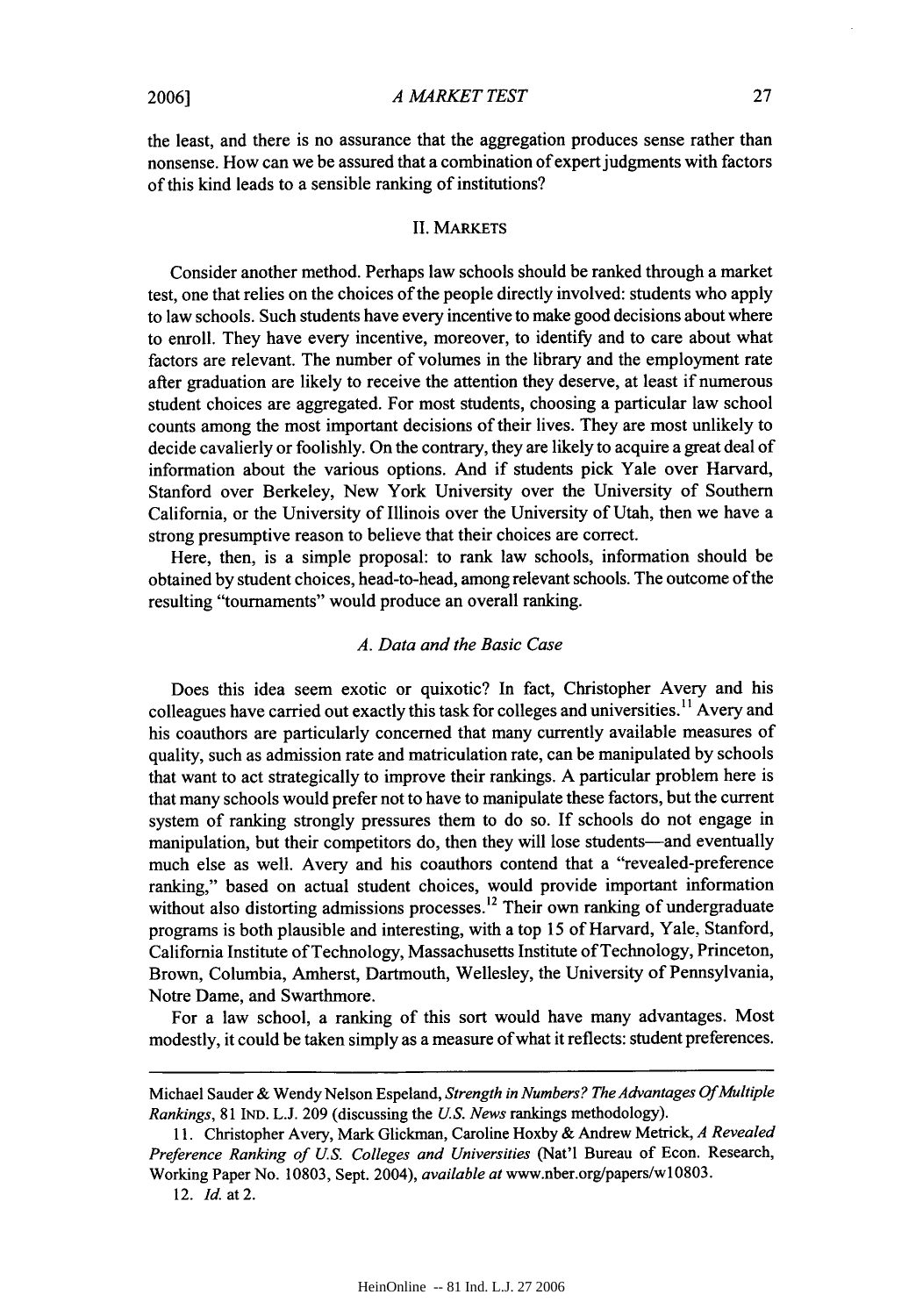So taken, it might be a complement to existing rankings, offering information that many people might want to have. Somewhat more ambitiously, a revealed-preference ranking might be used as an input into aggregate rankings, taking its place alongside other factors. Most ambitiously, a revealed-preference ranking could be seen as the most reliable ranking-as a figure that, standing alone, conveys everything, or almost everything, that people need to know to rank schools.

Consider in this connection Friedrich Hayek's greatest contribution to social thought, that is, his emphasis on the diffusion of information within society and on the great difficulty of aggregating that information through any mechanism other than the price signal.<sup>13</sup> In Hayek's view, market choices, based on the preferences and judgments of countless consumers, reflect more information than could possibly be obtained by any central planner, even one who is both well-motivated and expert. In the same vein, student choices might be thought to produce a kind of "price," at least in the form of rankings that reflect those choices. Perhaps revealed-preference rankings have greater accuracy than would emerge from the judgments of a group of experts. (I will raise questions about this proposition shortly.)

Whether or not this is so, a revealed-preference ranking would eliminate or reduce the need to consult experts, with their potential biases and their personal hobbyhorses. It would also eliminate strategic behavior on the part of law schools-in the form, for example, of efforts to increase applications simply in order to have an apparently more selective admissions rate. Casual empiricism suggests that this form of strategic behavior is common; and no one seems to like it. Perhaps best of all, and in good Hayekian fashion, a revealed-preference ranking would take advantage of the extraordinary amount of information held by the numerous students who choose which law school to attend. A revealed-preference ranking should also prove able to incorporate new information as it emerges over time. If one school has significant gains in terms of faculty and another shows significant losses, student judgments are likely to respond to that fact.

The simplest point is that all by itself, a revealed-preference ranking would provide important information to law students. When choosing among schools, students would probably care what other students choose, and for two different reasons. First, the information is intrinsically valuable; it provides a clue to which schools have the most desirable students. Second, that information provides a good heuristic for which school is best. If School 4 is regularly chosen over School *B,* there is reason to believe that School *A* is, in fact, better than School *B.*

#### *B. Problems*

What might be wrong with this idea? Might errors be expected? Might a revealedpreference ranking increase, rather than reduce, the distortions contained in, and produced by, current ranking systems?

<sup>13.</sup> F.A. Hayek, *The Use of Knowledge in Society,* 35 AM. ECON. REv. 519,525 (1945).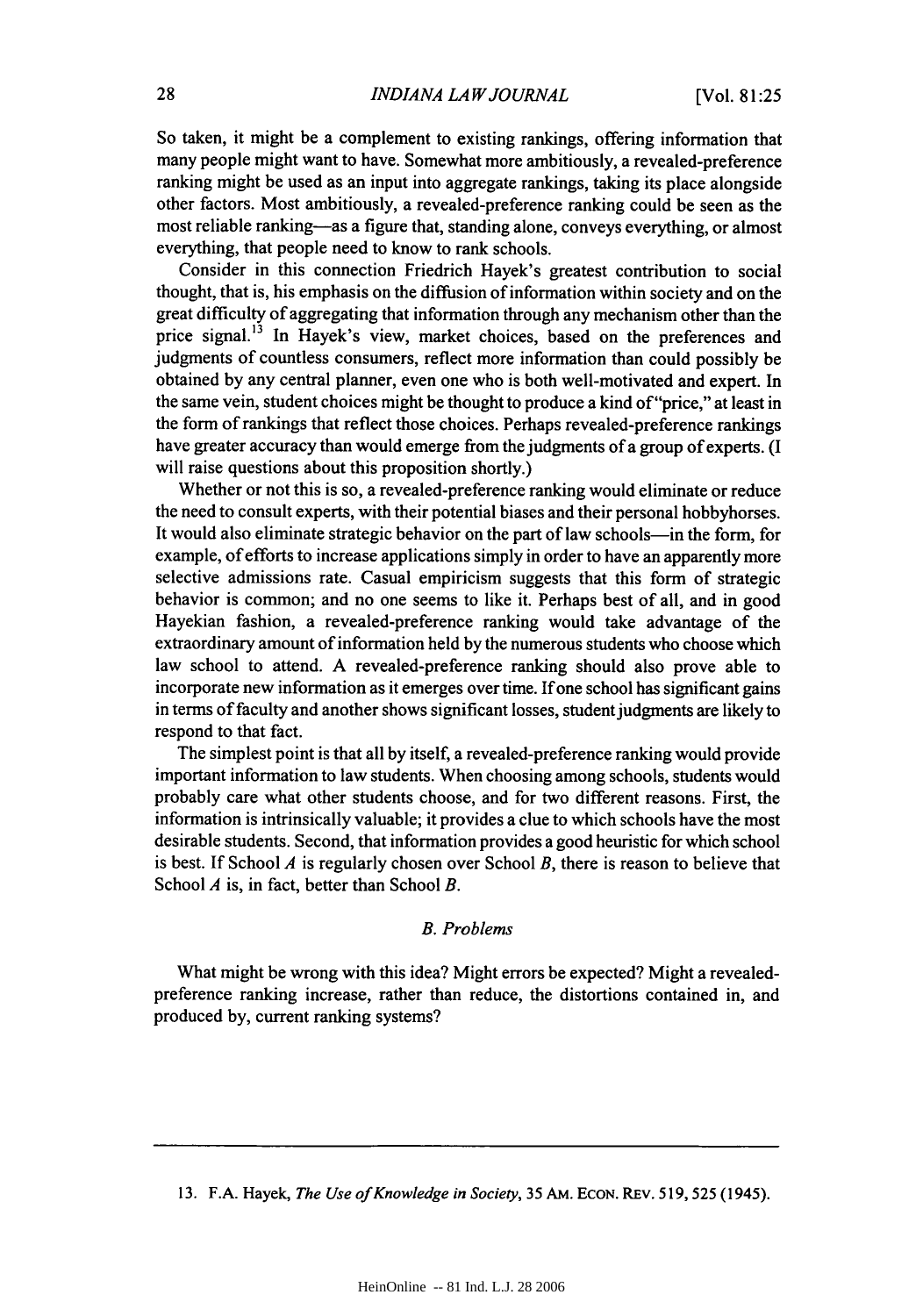#### 1. Rankings of What?

Of course there is no problem if we take revealed preferences simply to provide a ranking of student choices, without believing that the ranking is a reliable heuristic for quality or anything else. Perhaps applicants and others would overweight the revealedpreference ranking, treating it as decisive when it should be merely informative. Students might easily think: "I like Northwestern University School of Law; all things considered, I like it much more than New York University School of Law. But a strong majority of students choose the latter over the former, and so my inclination to go to Northwestern must be odd or foolish." Thoughts of this kind may or may not lead students in good directions; some of those who follow the decisions of most people will undoubtedly err by their own lights. On the other hand, many applicants will treat a revealed-preference ranking for what it is, neither more nor less, and the mere risk of overweighting is not usually a reason to fail to provide relevant information. The optimistic scenario is that a revealed-preference ranking will inform choices without distorting them.

## 2. Anomalies

But suppose that we use revealed preferences more ambitiously—not merely for what they show, but as the best available evidence of real rankings. If so, oddities might emerge, and they might give us reason to doubt the rankings that emerge from student choices. From the rankings offered by Avery and his coauthors, several anomalies are immediately apparent. Notre Dame is certainly a superb college, but should it really be ranked above Swarthmore, Cornell, the University of Chicago, and the University of Michigan? Georgia Tech is excellent, but is it really better than Wesleyan, Carnegie Mellon, and Johns Hopkins? I am hardly an expert on these questions, but there is reason for doubt. It is sensible to speculate that Notre Dame has a particularly enthusiastic applicant pool, intensely drawn to the institution because of its distinctive characteristics. The same is plausibly true of Georgia Tech. If those who apply to Notre Dame and Georgia Tech are especially likely to go there if admitted, even if also admitted at (say) Swarthmore and Johns Hopkins, their choices may tell us little or nothing about relative quality. What these choices may be reflecting instead is a kind of intense loyalty on the part of applicants to particular institutions.

The same problem might materialize for law schools. Consider a few possibilities. It is conceivable that the University of Chicago Law School would be ranked below Stanford Law School purely in terms of student choices. (I don't have the data, but this result would not be a shocker.) Nonetheless, I am firmly convinced that as wonderful as Stanford Law School is, the University of Chicago Law School is even more wonderful. I am undoubtedly biased on this count. But I predict, with some confidence, that the following law schools would be "underranked" by the market process I am describing: the University of Southern California Law School, the University of San Diego School of Law, George Mason University School of Law, and Chicago-Kent College of Law. The first of these has long had a first-rate faculty and an excellent culture, but it probably does not draw students in a way that is quite commensurate with its overall quality. The University of San Diego School of Law is known by insiders to have an extremely strong faculty, but outsiders may not have similar knowledge. George Mason and Chicago-Kent have become extremely good more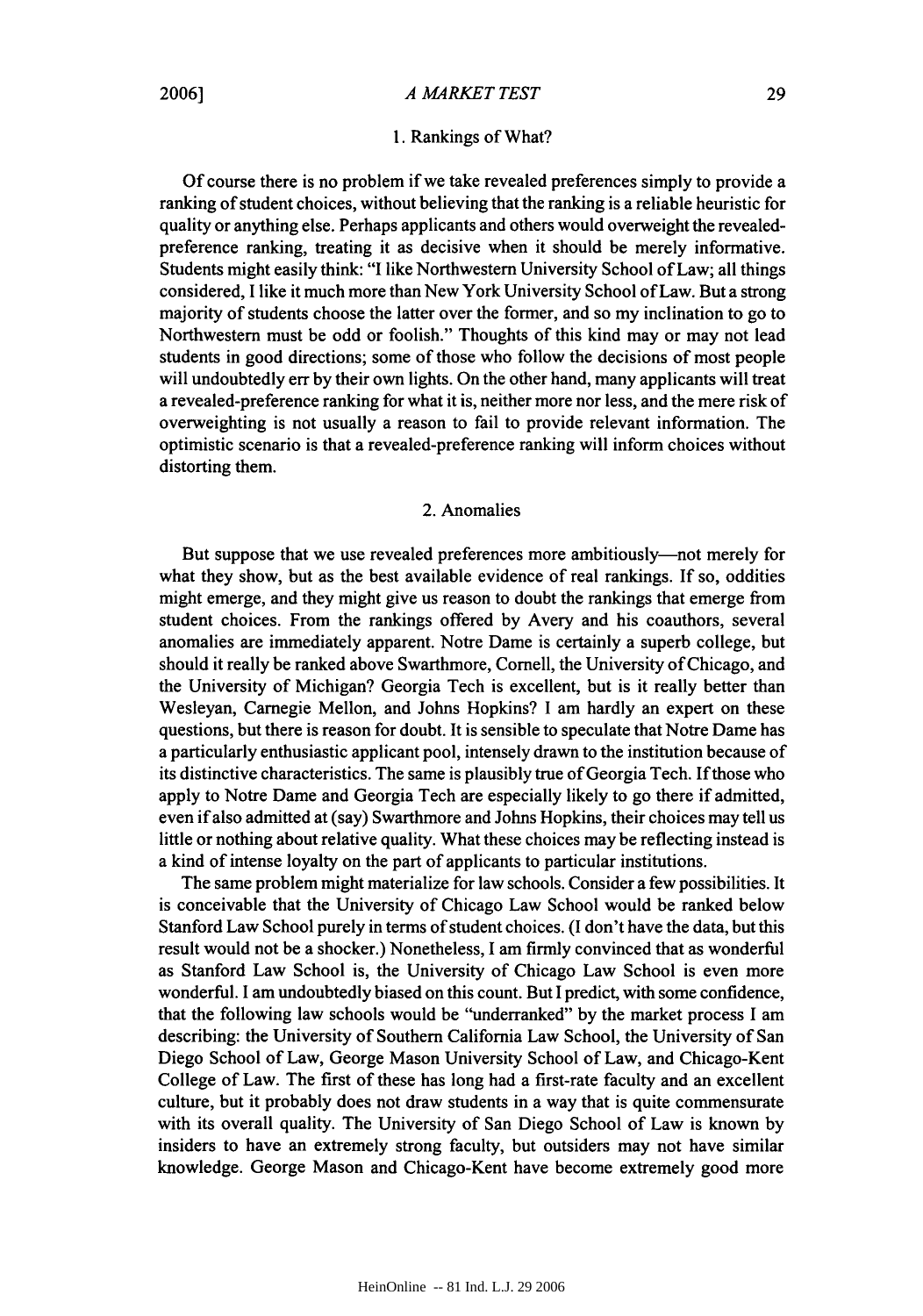recently, and **I** speculate that their overall quality would not show up in student choices. **Why** not? What is going on here?

#### **3.** Experiences, Credentials, and Cash

Here is a possible answer (and among colleges, it bears on the particularly high rankings of Notre Dame and Georgia Tech as well). Law schools are not only giving students an education. They are also giving students at least two other things: an experience and a credential. Students might prefer a school that is slightly worse on educational grounds if it provides a much better experience. For example, schools in lovely locations might be preferred on that ground. But the credential point is at least equally more important. For law schools, as for colleges, the credential-the "signal" given to relevant others by the degree-will matter a great deal.

When choosing among institutions, students are selecting signals, not simply educations. For many choosers, the signal may loom largest of all. It follows that students might prefer schools that are slightly worse, on educational grounds, if the schools provide a significantly better credential. **If** students choose Notre Dame over Swarthmore, it may be because those admitted to both institutions believe that relevant people in their community will be enthusiastic about a Notre Dame degree and less so about a Swarthmore degree. **If** the University of Southern California Law School, the University of San Diego School of Law, George Mason University School of Law, and Chicago-Kent College of Law receive lower rankings than their actual educational quality suggests, the "credential factor" might be one reason.

For those who emphasize revealed preferences, another complication involves tuition and scholarships (and cost-of-living as well). In deciding where to attend law school, most students engage in an informal cost-benefit analysis; and for this reason, education, experience, and credential are not all that matter. **If** the costs of attending one school are particularly low, they might attend that school even if the benefits are relatively low as well. For some students, a tuition-free degree from Boston College might be preferable to a fully-funded degree from Stanford. Or suppose that a student is admitted to the University of Utah but also to the University of Virginia; suppose too that the costs of the former are far lower than the costs of the latter. **A** choice in favor of Utah does not reflect a judgment about the quality of the two schools.

It follows that we should expect some distortion from the revealed-preference ranking in the direction of those schools that are most able to give their admittees an economic incentive to come. This point provides a reason to discount the resulting rankings if they are taken as a heuristic for overall quality. It even provides a reason to discount the rankings if they are taken as fully informative evidence for individual applicants about relevant student choices. They are choices, to be sure, but for an applicant who has a distinctive pattern of economic inducements, the choices of the average or median student may not be decisive or even terribly informative.

#### 4. Revealed Preferences as Artifacts

There are other problems with rankings based on revealed preferences. In the law school context, student choices might well be an artifact, at least in part, of other ranking systems-for example, the ranking from the *US. News.* **If** so, then the information provided **by** student choices is endogenous to ranking systems that are, **by** hypothesis, biased or not entirely reliable. Suppose, for example, that students make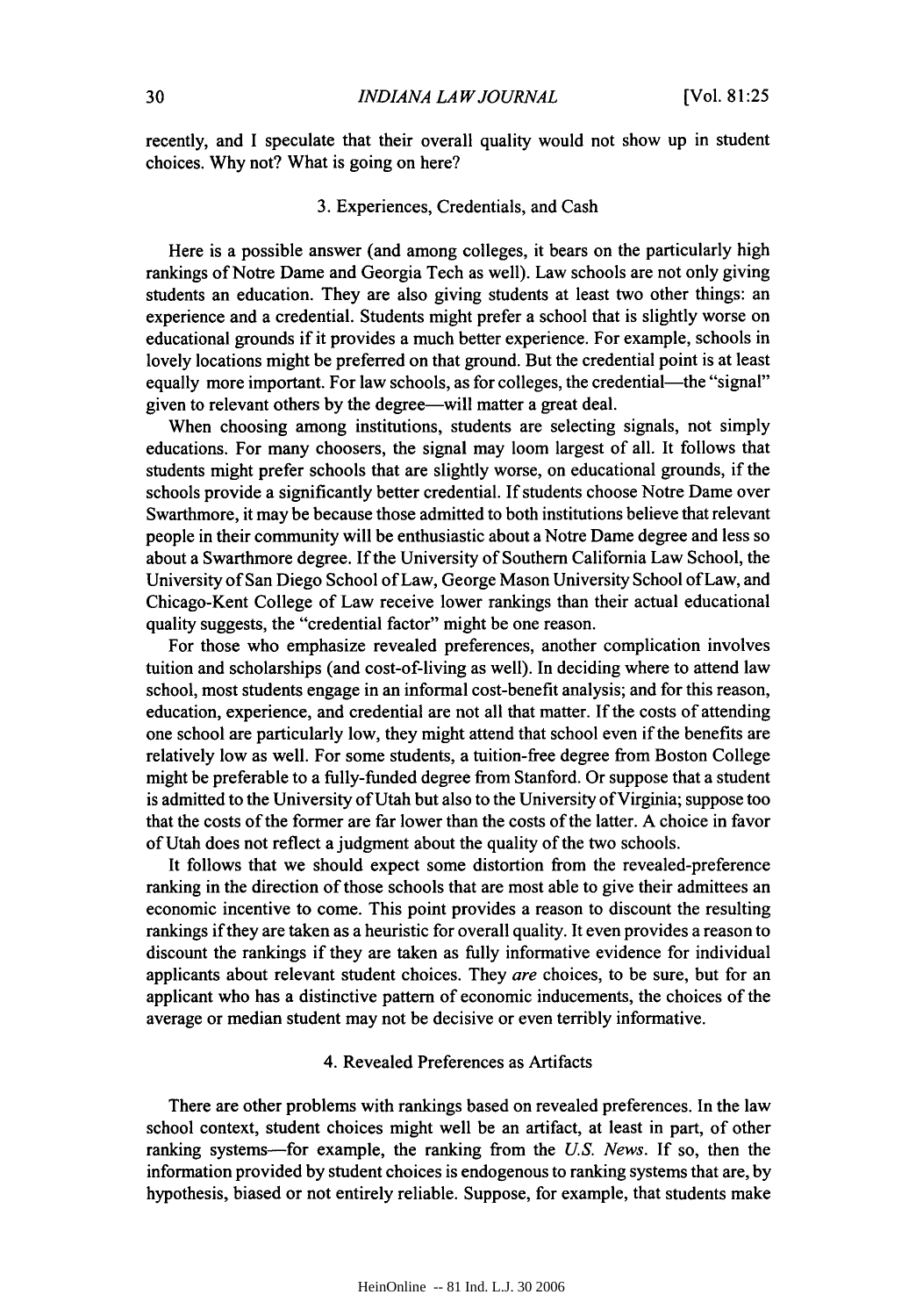*A MARKET TEST*

their choices on the basis of rankings that are produced partly as a result of manipulative, ranking-focused admissions decisions. If so, revealed preferences will not do what Avery and his coauthors hope, which is to correct the effects of those decisions. On the contrary, revealed preferences will reflect the influence of the ranking-focused admissions decisions. What, it might be asked, is the gain of relying on a market process that is itself infected by artificial rankings systems? Isn't there a kind of vicious circle here?

The objection is valid, but its importance should not be overstated. Students have access to the standard rankings, to be sure, but they have access to much other information as well. At least in principle, their decisions should incorporate relevant considerations that the official rankings omit. Many students do not go by the standard rankings. Their own knowledge about quality and about "fit" can lead them to choose schools that are ranked somewhat lower than others to which they have been admitted. Of course more empirical work would be helpful here; if student choices are tightly correlated with *U.S. News* rankings, then those choices would seem to be less informative. But if there is some divergence, a revealed-preference ranking would provide information that is, in an important respect, more valuable than the rankings that are now used. And if there is no divergence, we have reason to substitute revealedpreference rankings for existing rankings systems with the hope that over time, student choices will not be distorted **by** ranking systems that we have reason to distrust.

Of course it would be possible to object that revealed-preference rankings would become a self-fulfilling prophecy or a kind of closed circle, unable to incorporate new information. **If** students emphasize the choices of previous students, then how can law schools disrupt previous patterns? The answer is the same as in any market. In one year, a certain brand of sneakers is popular, and it is popular partly because it is popular; but if better sneakers appear on the market, they will eventually find their customers. Some law schools are more popular now than they were twenty years ago, and some are less so. Revealed-preference rankings would not be frozen in time.

#### 5. Cognitive Biases and Social Influences

A deeper and conceptually more interesting problem casts doubt on the Hayekinspired claim that when taken in the aggregate, student choices properly pool information in a way that results in something like an efficient market. This claim is closely connected with current arguments over the efficiency of the stock market.<sup>14</sup> For a long period, it has been argued that stock markets are "efficient," in the sense that multiple investors produce prices that are more or less accurate. Of course there is mounting evidence that people depart from rational actor models of human behavior.<sup>15</sup> But in the face of such evidence, many people, still convinced of the efficient capital markets hypothesis, contend that even if individual investors are prone to err, market prices have a high degree of reliability as a measure of value, at least when compared to other available measures. This contention seems implausible to many who suggest

<sup>14.</sup> ANDREI SHLEIFER, **INEFFICIENT** MARKETS 1-2 (2000).

<sup>15.</sup> See, e.g., RICHARD THALER, QUASI RATIONAL ECONOMICS 242 (1991).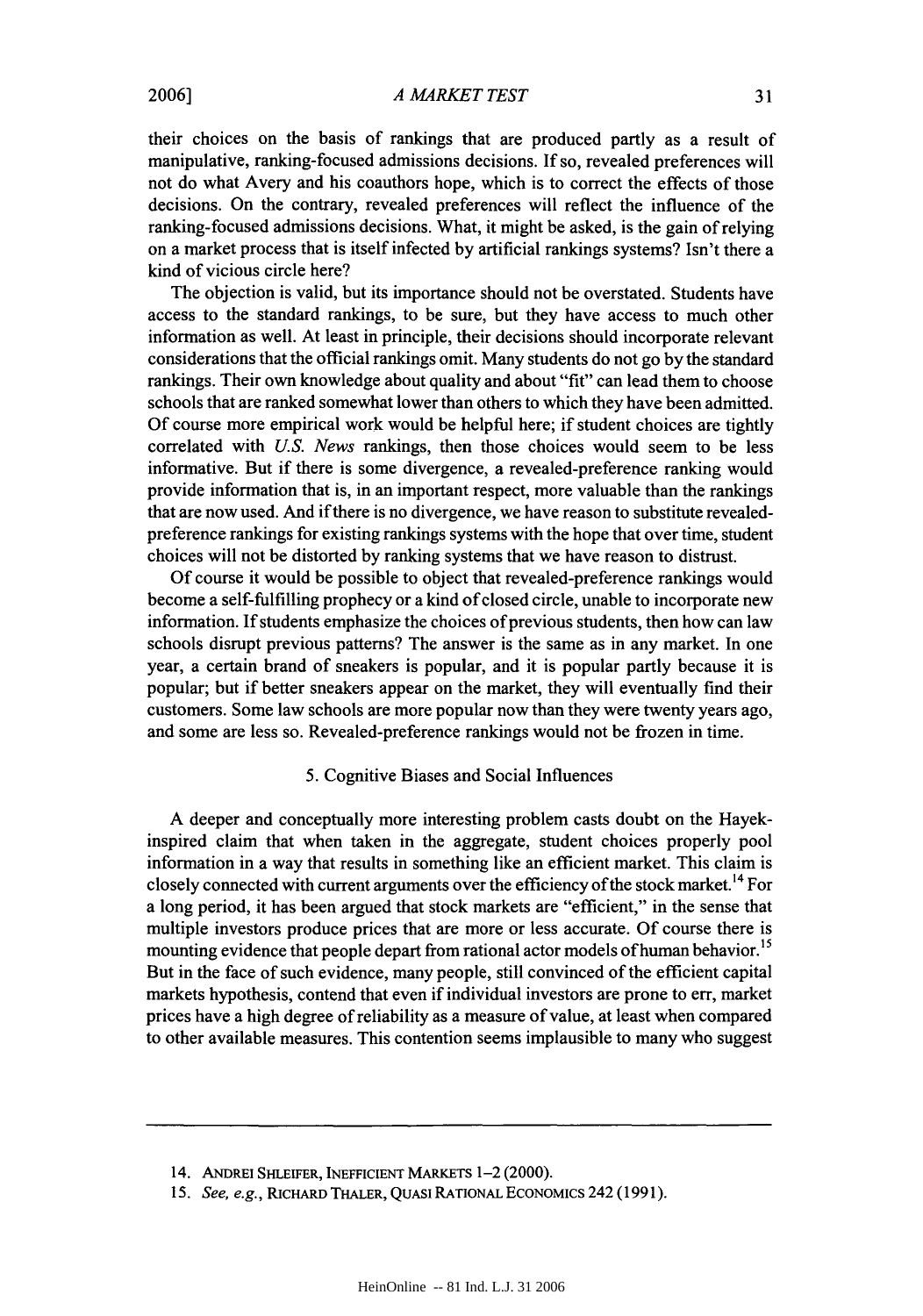that cognitive biases and social influences can lead not merely individuals but market prices in the wrong direction.<sup>16</sup>

Arguments of this kind might be enlisted by those who distrust revealed preferences as a measure of law school quality. The question is whether cognitive biases and social influences might lead both individual students and aggregate patterns in unfortunate directions. In this context, one bias is readily identifiable. There is reason to think that people use name recognition as a proxy, or heuristic, for quality.<sup>17</sup> The "name" recognition" heuristic surely works well most of the time, but like other heuristics, it can lead to severe and systematic errors. For example, Harvard, Notre Dame, and Duke University are undoubtedly helped by this heuristic, whereas the University of Southern California, Chicago-Kent, and George Mason are undoubtedly hurt by it. If the name recognition heuristic is widely shared, then biased results should be seen at the systemic level and not just in some individual decisions. Of course this heuristic will not produce errors if students care about name recognition as such--if, for example, signaling is what most motivates them. But if educational quality is what most interests students, then name recognition will produce some real blunders.

Social influences can aggravate the problem. Law school applicants do not make choices independently; they are much affected by the influences of their peers. One result can be cascade effects, in which a number of students favor, say, New York University, and reject, say, Michigan, not because they are relying on their own independent information, but because they are responding to the signals given by the choices of other students. **1 <sup>8</sup>**When cascades are at work, participants amplify the very signals by which they are influenced. One difficulty is that the cascade may seem far more informative than it actually is. If many students in one area are choosing NYU over Michigan, the reason may lie in the decisions of a few "early movers," who started the cascade; other choosers may be adding no new information but simply responding to the early signal. Undoubtedly some law schools benefit from cascade effects, whereas others suffer from them. Sometimes a small "shock" can lead a large number of students in the direction of one choice rather than another, and not for especially good reasons.

With respect to educational institutions, there can be fads and fashions as elsewhere. I would predict, for example, that an American law school can become extremely popular in a particular country (Israel, Australia, Taiwan) not because it is better than imaginable alternatives, but because it has benefited from a cascade. Within the United States, similar processes can occur, with students in some regions showing otherwise inexplicable enthusiasm for one or a few colleges and law schools. Because it is so easy to obtain relevant information, especially bad cascades are unlikely to persist. But when name recognition interacts with peer influences, revealed preferences can be "locked" into persistent patterns that do not perfectly correlate with law school quality. **19**

*<sup>16.</sup>* Id.; *see also* ROBERT SHILLER, IRRATIONAL EXUBERANCE 135-38, 151-52 (2000).

*<sup>17.</sup> See* GERD GIGERENZER **&** PETER TODD, SIMPLE HEURISTICS THAT MAKE US SMART (1999) (discussing the "recognition heuristic").

*<sup>18.</sup> See* CASS R. SUNSTEIN, WHY SOCIETIES NEED DISSENT 54-58 (2003).

<sup>19.</sup> Timur Kuran & Cass R. Sunstein, *Availability Cascades and Risk Regulation*, 51 STAN. L. REv. 683, 710-15 (1999) (discussing analogous processes).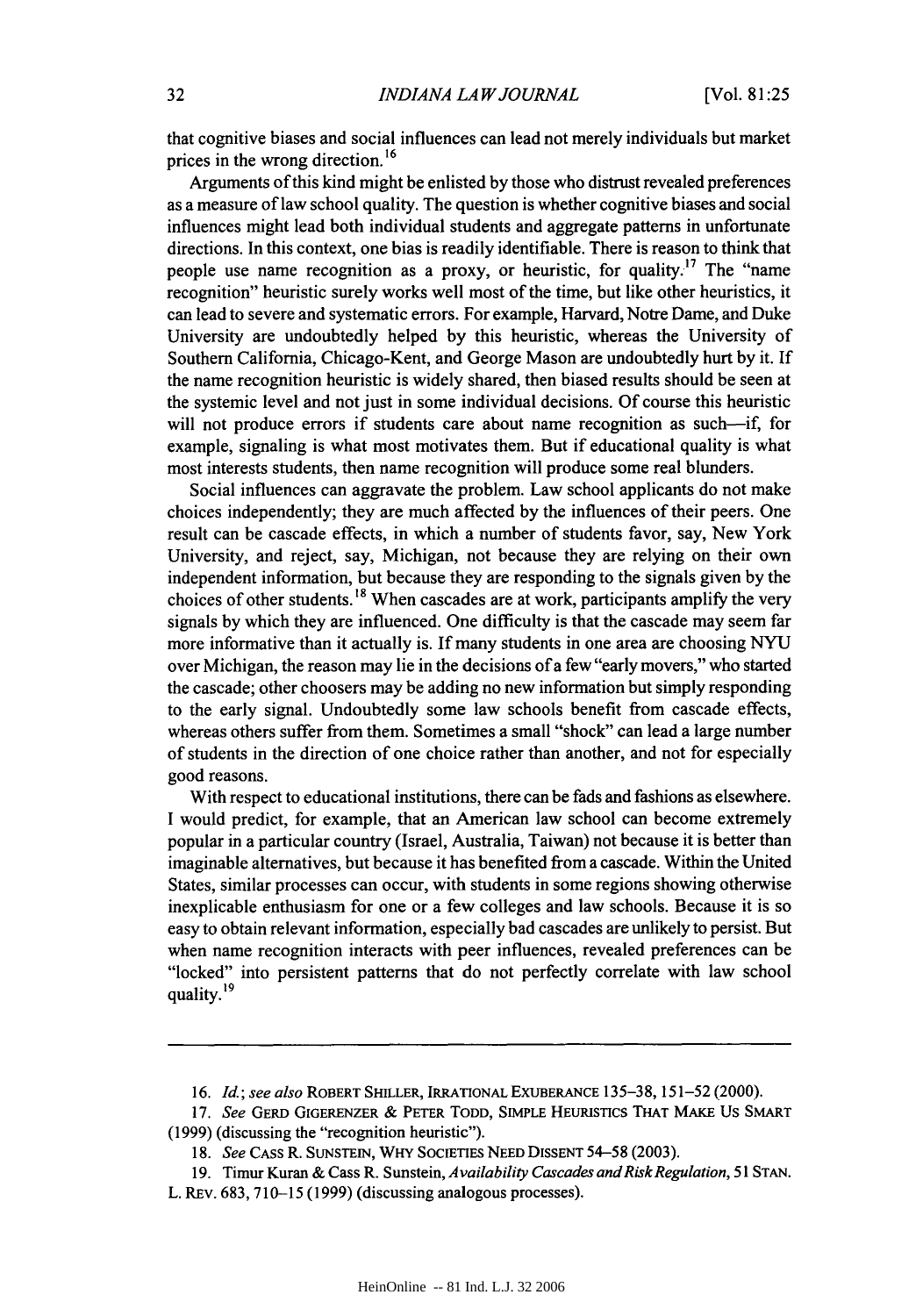#### *A MARKET TEST*

**A** related problem involves the process of group polarization, by which like-minded people, engaged in deliberation with one another, typically end up thinking a more extreme version of what they thought before they began to talk.<sup>20</sup> When group members are inclined in a certain direction, arguments that go in that direction are likely to be repeated most often and hence to be most persuasive. It is easy to see how this process might affect student choices. Suppose that students talk with one another about their decisions; suppose too that there is a predisposition, among those able to make the choice, to rank Fordham Law School relatively low and to rank Cardozo Law School relatively high. Arguments in favor of Cardozo will be heard more often, and peer influences will strongly favor Cardozo. Participants in a group discussion will be less likely to select Fordham if group members think that Cardozo is better-partly because of the arguments offered within the group and partly because of simple peer pressure. In sum, internal deliberations will aggravate the initial tendency not because of sensible aggregation of information, but instead through the dynamics of group interaction.<sup>21</sup> Inferior judgments are a likely result.<sup>22</sup>

If cognitive biases are interacting with social processes, large blunders should be expected.<sup>23</sup> If, for example, name recognition is distorting judgments, group interactions should be expected to amplify, rather than to reduce, the distortion. For polarization as for cascade effects, the availability of relevant information should provide at least a partial corrective. Most students are unlikely to select a plainly inferior school, unless that school can offer inducements that make it a reasonable choice. But many students are undoubtedly affected by processes of this kind, in a way that raises legitimate doubts about any effort to rank law school by reference to market processes.

### *C. The Ambivalent Verdict*

These points should be sufficient to show that the revealed preferences of law school students are a highly imperfect proxy for law school quality. But those preferences are of considerable interest in themselves. If students generally choose the University of Illinois over the University of Iowa, that fact is relevant for other students to consider-partly because it is good to go to schools chosen by the strongest students and partly because student choices convey relevant information. The choices of students also have some advantages over alternative rankings, such as those that stress faculty quality or a heterogeneous range of variables. Students are in a good position to give various factors the weight that they deserve. A revealed-preference ranking also reduces the incentive to manipulate relevant variables, not to improve quality, but to obtain a better ranking.

I have not suggested, nor do I believe, that revealed-preference rankings would give a fully accurate account of law school quality, or even that they would be superior to

<sup>20.</sup> *See* id. at 691-704.

*<sup>21.</sup> See* Sunstein, *supra* note 9, at 982-89.

<sup>22.</sup> For a discussion of the treatment of "hidden profiles," see Garold Stasser & William Titus, *Hidden Profiles: A Brief History,* 14 PSYCHOL. INQUIRY 304 (2003).

<sup>23.</sup> *See id.;* William P. Bottom, Krishna Ladha & Gary J. Miller, *Propagation ofIndividual* Bias Through Group Judgment: Error in the Treatment of Asymmetrically Informative Signals, 25 J. RISK AND UNCERTAINTY 147, 160-61 (2002).